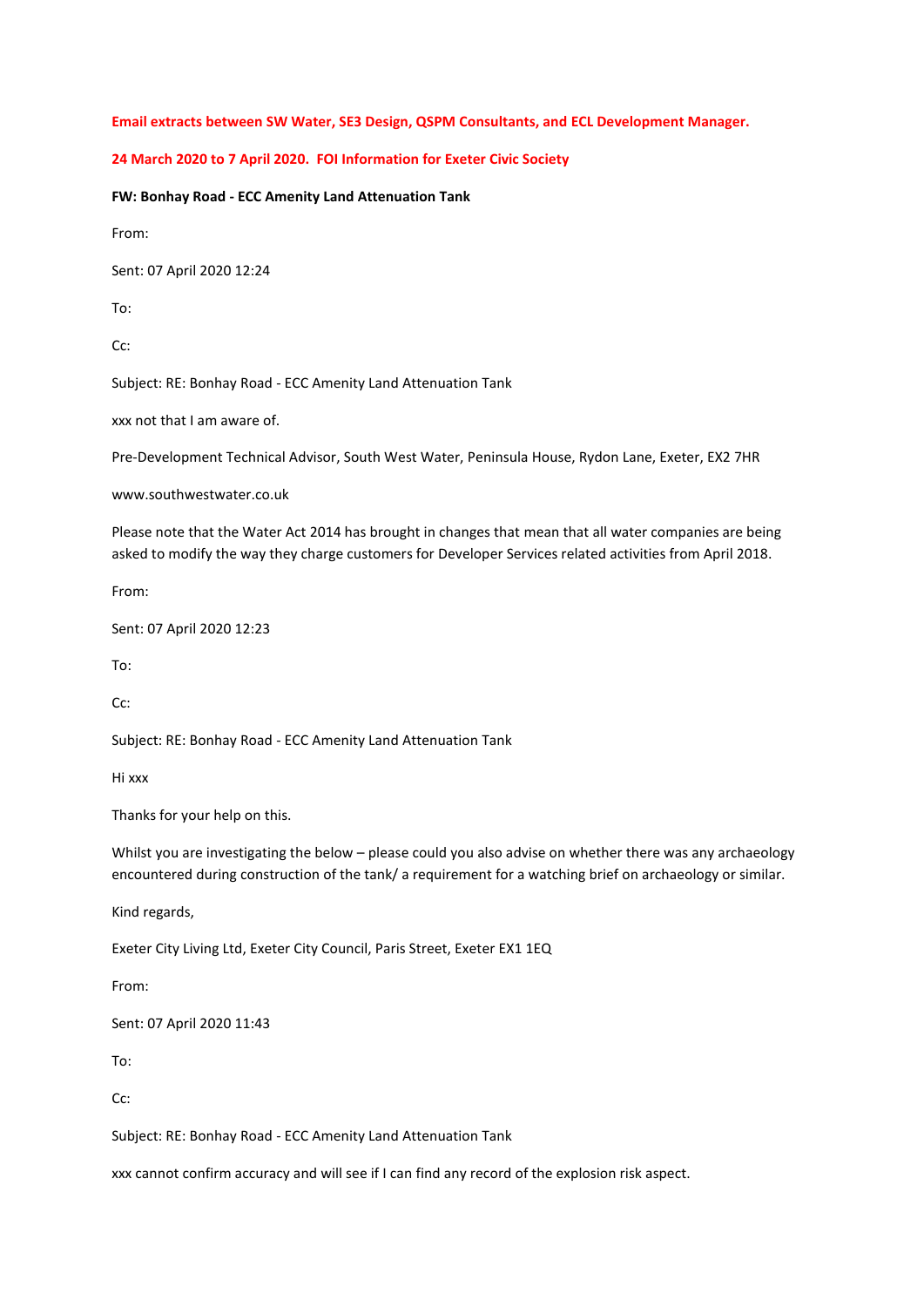## Regards

Pre-Development Technical Advisor, Peninsula House, Rydon Lane, Exeter, EX2 7HR

From:

Sent: 07 April 2020 11:03

To:

Cc:

Subject: RE: Bonhay Road - ECC Amenity Land Attenuation Tank

Many thanks xxx - this is very helpful. Do you think the location of the tank shown on the G1101 Plan is likely to be relatively accurate in relation to the estate roads etc?

Also note 4 on the same drawing refers to a "site specific explosion risk assessment" - can you confirm what this relates to.

Kind regards

PROJECT MANAGER, PARTNER

## **QSPM**Consultants.

From:

Sent: 07 April 2020 10:32

To:

Subject: FW: Bonhay Road - ECC Amenity Land Attenuation Tank

xxx see attached this is all we have recorded.

Regards

Pre-Development Technical Advisor, South West Water, Peninsula House, Rydon Lane, Exeter, EX2 7HR

From:

Sent: 07 April 2020 09:22

To:

Subject: RE: Bonhay Road - ECC Amenity Land Attenuation Tank

xxxx

These are drawings for the tank from the DSEAR survey.

Regards

Xxxx

From: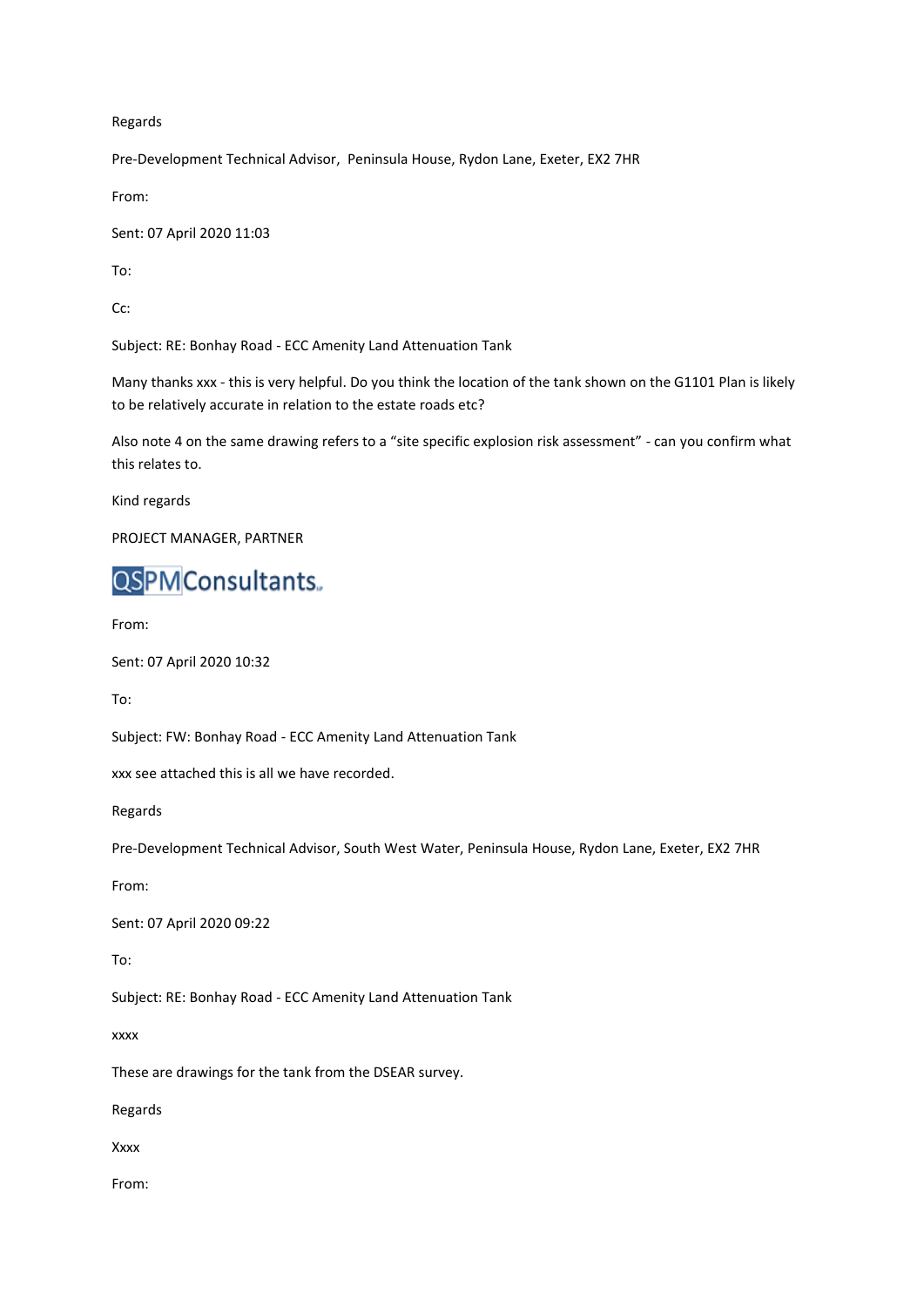Sent: 07 April 2020 09:10

To:

Subject: FW: Bonhay Road - ECC Amenity Land Attenuation Tank

xx have we any details of the storage tank etc associated with the p stn here?

Thanks

Pre-Development Technical Advisor, Peninsula House, Rydon Lane, Exeter, EX2 7HR

From: Developer Services Planning

Sent: 03 April 2020 11:07

To:

Subject: FW: Bonhay Road - ECC Amenity Land Attenuation Tank

xx

I have looked at the site and we have no information in attenuation – private? If so then we are unable to comment.

Do you have anything to add?

Regards

xxx

Pre Development Coordinator, Planning Team: 01392 442836, Peninsula House

Rydon Lane, Exeter. EX2 7HR

From:

Sent: 01 April 2020 16:18

To: Developer Services Planning

Cc:

Subject: Bonhay Road - ECC Amenity Land Attenuation Tank

Hi xxx,

Many thanks for your prompt response - I have now received the SWW/ECC deed from Exeter City Council's archives in relation to this attenuation tank, which includes the attached site plan and detail of the tank location. It also sets out the SWW rights of access and covenants to be observed by both parties with regards use of the site etc. I am not clear whether the tank is shown indicatively in terms of size and location on the attached plan, so if you have any more technical details regarding its construction, size (length width, height), depth below ground, load capacity, size of inlet and outlet pipes etc that would be very helpful.

Kind regards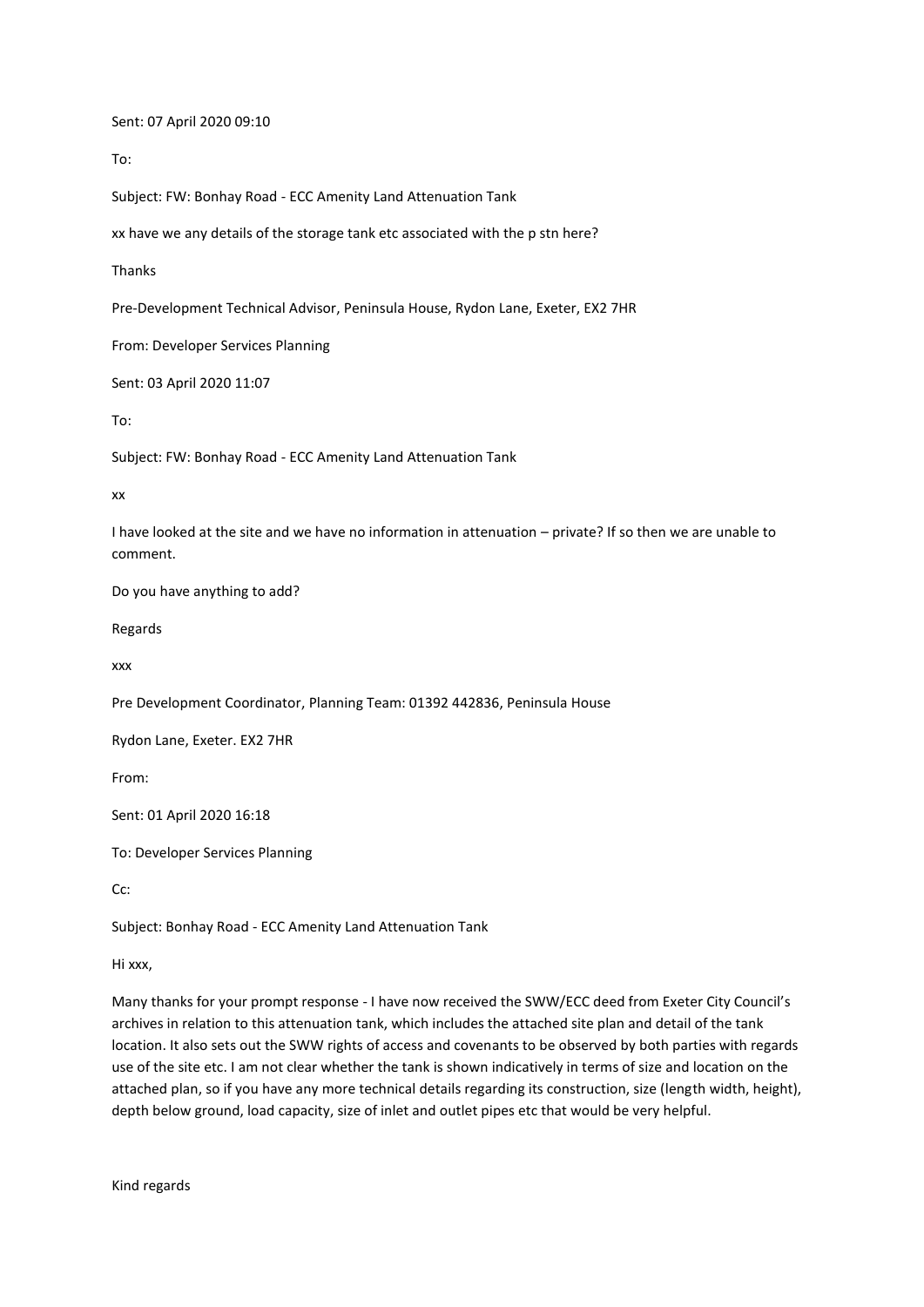Exeter City Living Ltd, Exeter City Council, Paris Street, Exeter EX1 1EQ From: Developer Services Planning <DeveloperServicesPlanning@southwestwater.co.uk> Sent: 01 April 2020 15:26 To: Subject: FW: Bonhay Road - ECC Amenity Land Attenuation Tank xxx Please can you send through again a no plan displayed on the email Many thanks xxx Pre Development Coordinator, Planning Team: 01392 442836 Peninsula House, Rydon Lane, Exeter. EX2 7HR From: Developer Services Sent: 01 April 2020 13:47 To: Developer Services Planning Subject: FW: Bonhay Road - ECC Amenity Land Attenuation Tank From: Sent: 1 Apr 2020 12:47 To: Developer Services <DeveloperServices@southwestwater.co.uk> Cc: Subject: Bonhay Road - ECC Amenity Land Attenuation Tank

EXTERNAL EMAIL - This email is from an external source.

Dear SWW Developer Services,

I am a Development Manager working for Exeter City Living (owned by Exeter City Council). We are currently looking at development options for one of the Council owned sites on Bonhay Road in Exeter (see shaded area on aerial photo below). We understand that there is a large existing storm water attenuation tank which is located in the centre of the site, which discharges into the river Exe and would be grateful if you could confirm the size and precise location of the tank and what if any restrictions exist in terms of building over or around it. Are there any existing Wayleaves in place for access and in relation to the pipes discharging into and out of the tank. I have also shown an extract from a previous scheme which indicatively shows the location of the tank and inlet and outlet pipes.

## Drawing missing from emails

If you have any queries, please don't hesitate to contact me on xxx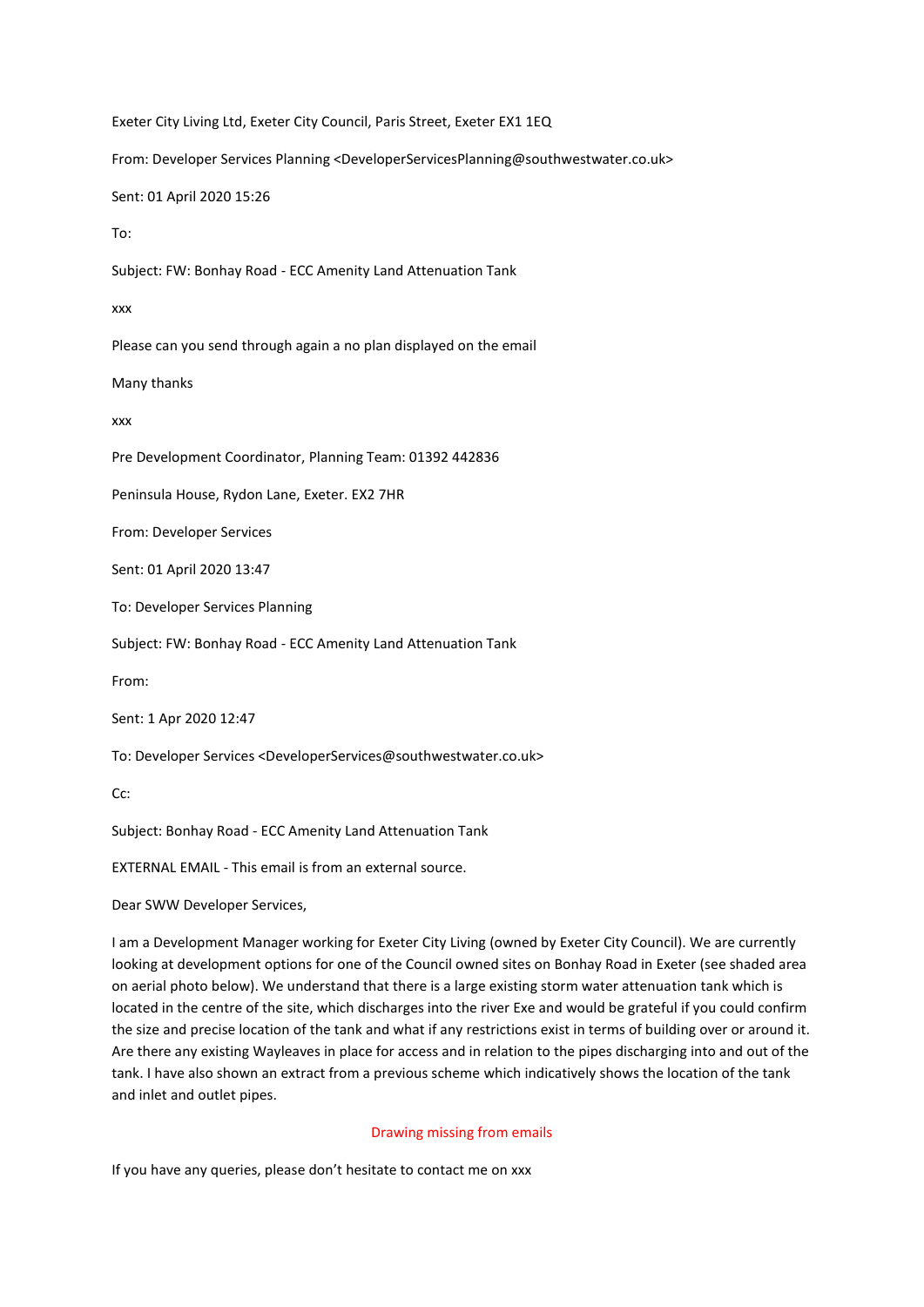Many thanks

Exeter City Living Ltd, Exeter City Council, Paris Street, Exeter EX1 1EQ

From:

Sent: 01 April 2020 11:12

To:

C<sub>c</sub>:

Subject: RE: Bonhay Road - Amenity Land Development Opportunity

We no longer have free access (it is now a paid service) but we should do the searches all the same for each site.

<https://www.sourceforsearches.co.uk/products/commercial/underground-asset-information>

Let me know if you want us to progress.

From:

Sent: 01 April 2020 10:10

To:

Cc:

Subject: RE: Bonhay Road - Amenity Land Development Opportunity

I think the key is the wayleave distance required if there is one in place ( I am sure you already know this but worth stating) if 3m from edge of the tank then it may sterilise a large part of the site. From memory this is a large tank.

We used to have access to the SWW asset team for searches, I will find out if we still have access.

Regards

From:

Sent: 01 April 2020 09:49

To:

Cc:

Subject: RE: Bonhay Road - Amenity Land Development Opportunity

Hi xxx,

I will give you a call in a bit to discuss this site if you are available this morning? The extent of the tank is indicatively shown on the G&S Option 1 sketch which must presumably be based on some original information, I don't have any other utility information at the moment and the information I have forwarded is all that was in xxx file on the site. However, I will contact SWW to see whether they have any record information they can share and get back to you ASAP.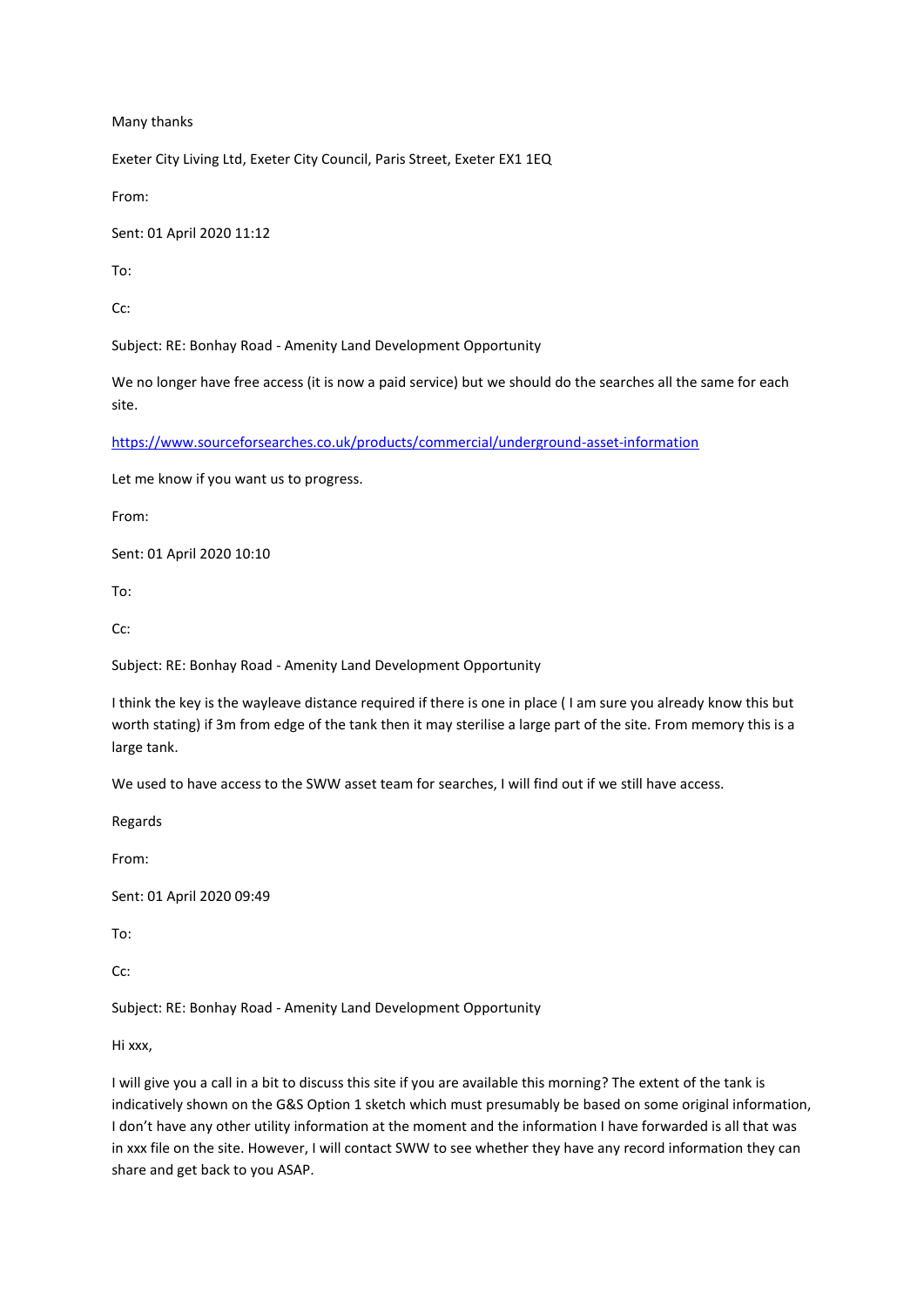xxx - I presume you do not have any other general utility information on your files for this area? Also, do you have a copy of the red-line boundary plan for this site?

Kind regards

PROJECT MANAGER, PARTNER, OSPM Consultants.

From:

Sent: 01 April 2020 08:55

To:

Cc:

Subject: Re: Bonhay Road - Amenity Land Development Opportunity

Hi xx,

Very happy to help. That's said, I think to remember that there was a big SSW tank below ground taking up most of the site. Do you have any utility information for the site please so we can make sure we work around this.

Many thanks

Kind Regards

Director Architect Passivhaus Designer CEPH

SE3Design, 21 Canon Street, Taunton TA1 1SW

SE3D and SE3Design are trading names of SE3 Design Ltd. a company registered in England and Wales Reg. 11249694

From:

Date: Tuesday, 31 March 2020 at 17:33

To:

 $Cc$ :

Subject: Bonhay Road - Amenity Land Development Opportunity

Hi xxx,

xxx has asked xxx and I to look at the ECC owned Bonhay Road Amenity Land site with xxx as per the markedup map below. Gale & Snowden did some work on this back in 2013 I believe (see attached extracts of various options) and it didn't stack then, but they had included undercroft car parking on one of the options, pushing costs up. Could you look at a high-level two apartment block scheme based on an open market build-to-rent scheme with a mix of 1 and 2 bed units - it looks like you could achieve a minimum of four storeys and we could also see if there is any scope for going higher with xxx given the height on nearby Renslade House.

Drawing missing from original email.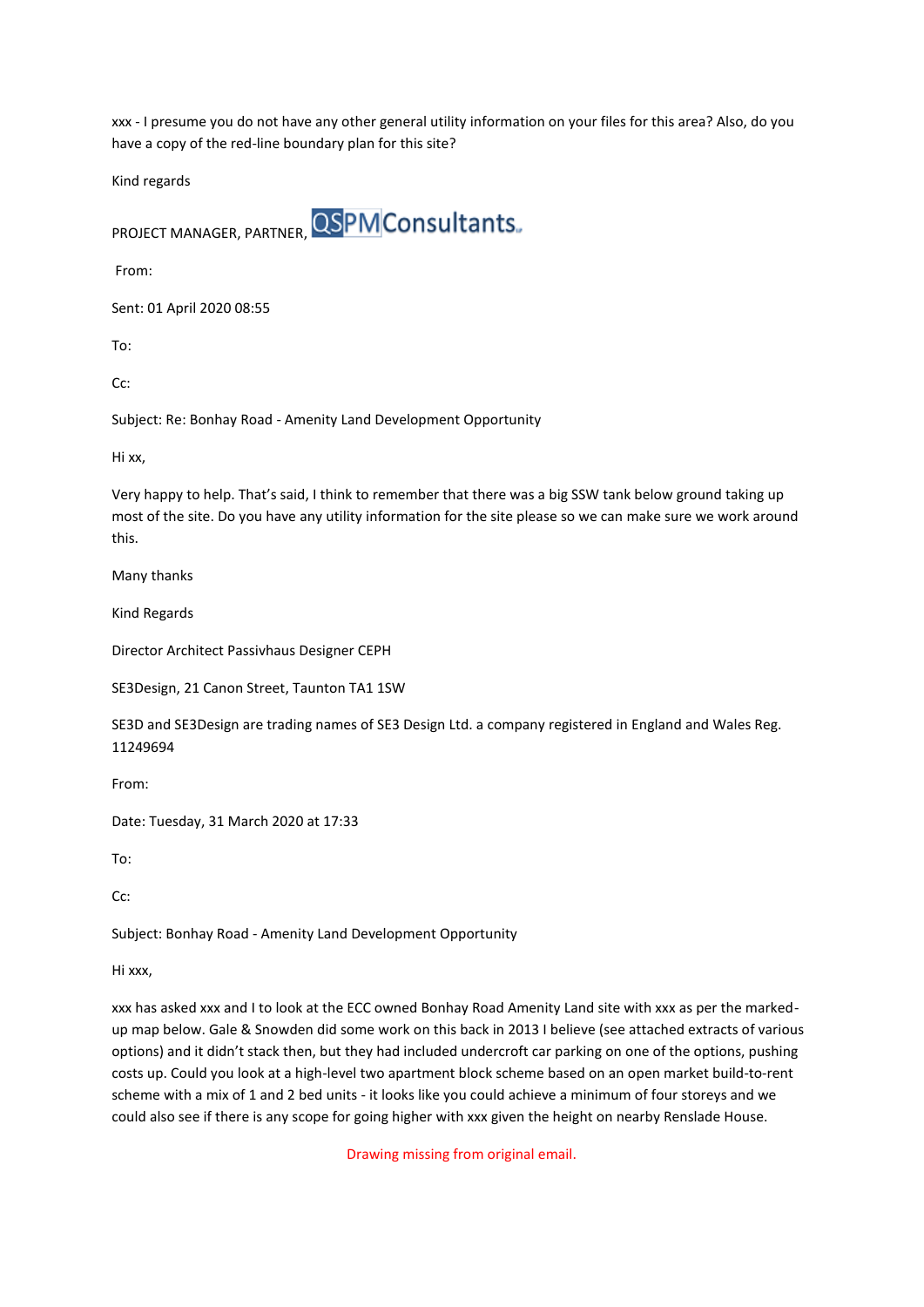

As you can see from the attached G&S Option 1 sketch there is a very large storm water attenuation tank indicatively in the centre of the site with some large discharge pipes in and out, and also a flood defence line and associated banking along the river side, all of which restricts the developable area. I will see if I can get hold of the ECC red line boundary drawing (which I am assuming is the same red line shown on the G&S Options 1 Layout) and get it over to you. We could assume a reduced car parking requirement and I will check with SWW whether we could have surface car parking on top of the tank if necessary. We will also just check the flood risk status with the EA, albeit that xxx mentioned that they are currently undertaking a modelling exercise which should be complete in the Autumn (subject to C19).

Is there any chance you could get an initial sketch scheme together by mid-week next week (08/04) and I will set up a review meeting for that same afternoon so that we can then do any resulting tweaks before getting xxx to do an estimate for the appraisal.

I hope this is OK, but if you have any queries , please don't hesitate to call.

Kind regards Exeter City Living Ltd, Exeter City Council, Paris Street, Exeter EX1 1EQ From: Sent: 30 March 2020 17:05 To: Cc: Subject: FW: Bonhay Road Amenity Land Hi xxx Please find attached information kindly provided by xxx and xxx which I am told are the scanned contents of xxx (ECC Estates) file.

Also attached is an email received from xxx relating to a 2013 review of affordable housing land availability.

Unfortunately the attached doesn't give a lot to go on but is quite useful in terms of some of the constraints .

Look forward to discussing tomorrow.

Many thanks,

Senior Development Manager, Exeter City Living Ltd, Exeter City Council, Paris Street, Exeter EX1 1EQ